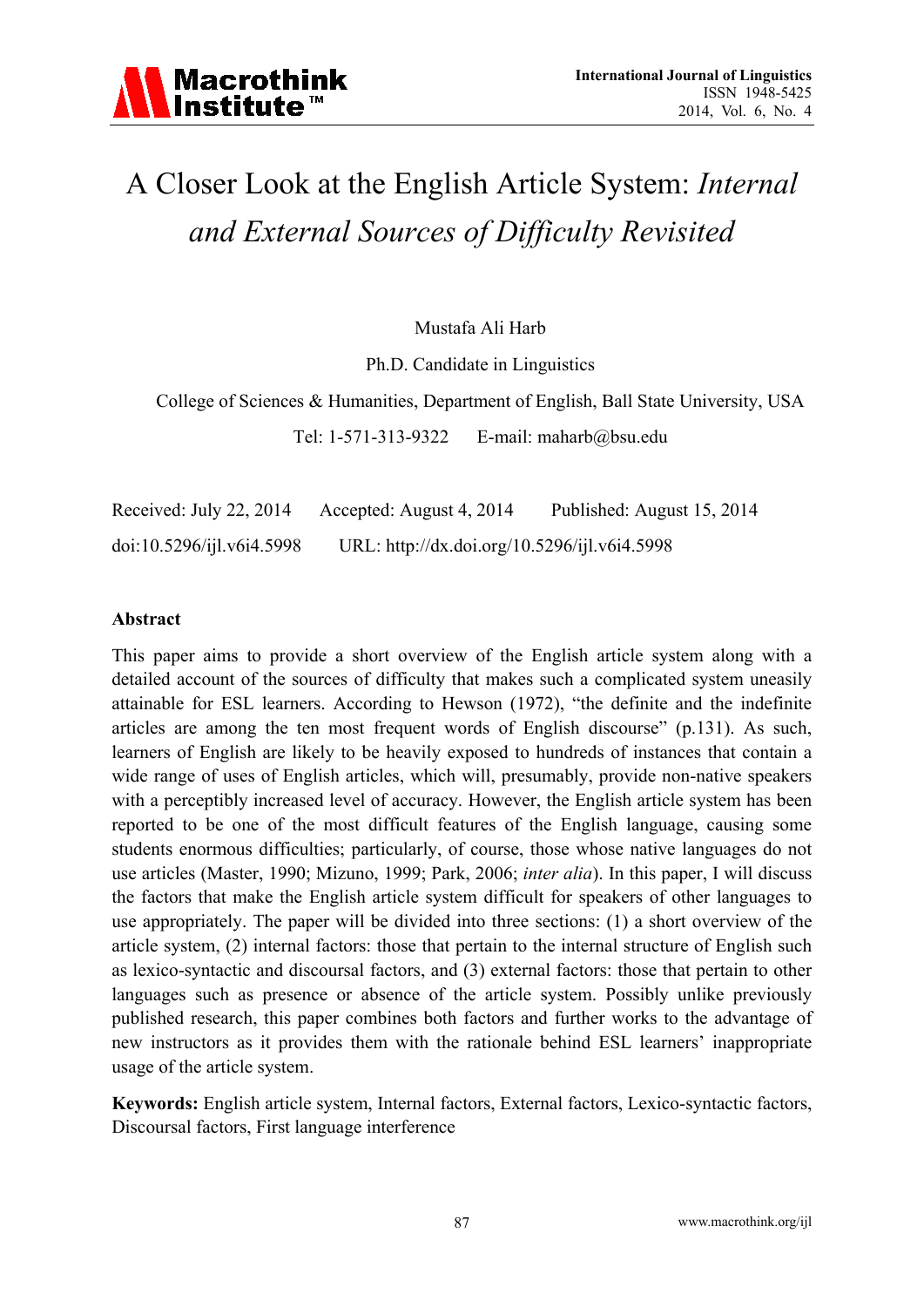

#### **1. Introduction**

Learners of English a Second/Foreign Language (ESL/EFL) are faced with a wide variety of difficulties (e.g., semantic, syntactic, phonological, etc.) that often affect their overall proficiency. The article system is one feature of English grammar that has been reported to cause some students enormous difficulties; particularly, of course, those whose native languages do not use articles. According to Hewson (1972), "the definite and the indefinite article are among the ten most frequent words of English discourse" (p.131). In light of this, learners of English are likely to be exposed to hundreds of instances that contain a wide range of uses of articles, which will, supposedly, provide non-native speakers of English with a perceptibly increased level of accuracy. However, mastering the English article system has been reported to be one of the most difficult features of English, if not the most difficult (Master, 1990; Mizuno, 1999; Park, 2006; *inter alia*).

#### **2. A Short Overview of the English Article System**

In linguistics, an article is often defined as a word (or a determiner) used with a noun to indicate the kind of reference made by the noun. The English article system has two major types of articles: indefinite and definite articles. The former type embraces both articles *a* and  $an^l$ . The latter type include only *the*. For the purpose of this paper, I should probably mention that most of examples used in this paper will come from *English Grammar in Use* by Raymond Murphy (2012). Yet, other examples, especially those from corpus data, might be used as well.

Most grammar books prescribe the use of indefinite articles in several categories, which can be combined as follows<sup>2</sup>:

 We use the indefinite article, a/an, with count nouns when the hearer/reader does not know exactly which one we are referring to:

e.g., Police are searching for a 14 year-old girl.

- We also use a/an to show the person or thing is one of a group:
- e.g., She is a pupil at London Road School.
	- We use a/an to say what someone is or what job they do:
- e.g., My brother is a doctor.

George is a student.

<u>.</u>

- We use a/an with a singular noun to say something about all things of that kind:
- e.g., A man needs friends. (= All men need friends)

A dog likes to eat meat.  $(=$  All dogs like to eat meat)

On the other hand, **the definite article** *the* is often prescribed for use as follows<sup>3</sup>:

We use the definite article when referring to one particular thing:

<sup>1</sup> Some researchers have argued that *some* can also be considered a definite article. Regardless, this is seen as falling outside the scope of this paper.<br>
<sup>2</sup> The list is not exhaustive and only includes some of the most common uses of indefinite articles *a* and *an*.<br>
<sup>3</sup> The list is not exhaustive and is now meant to be so; it includes only some

<sup>&</sup>lt;sup>3</sup> The list is not exhaustive and is never meant to be so; it includes only some of the most common uses of the definite article *the*.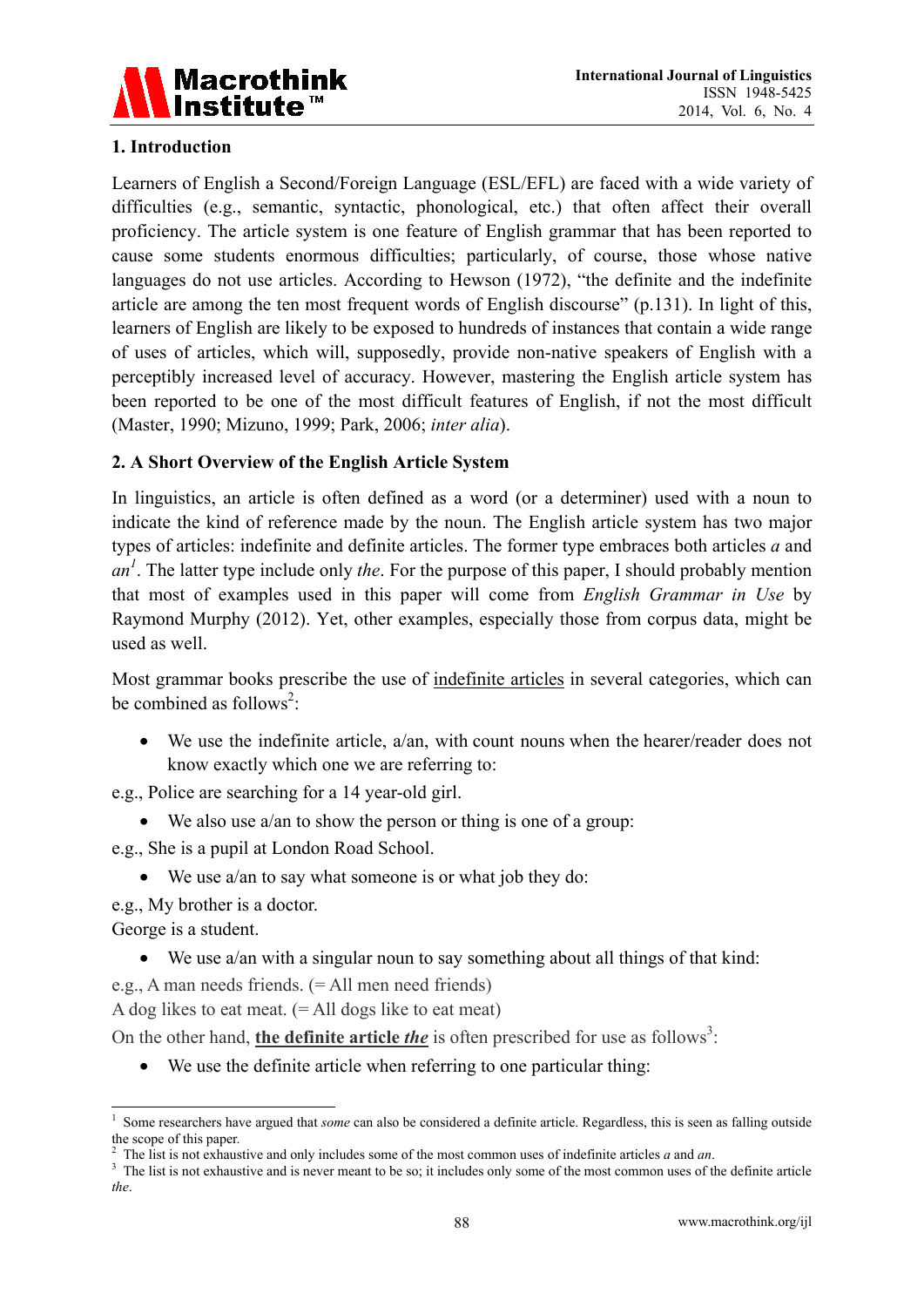

e.g., Rhianna sat down on the chair nearest the door (a particular chair) *vs.* Rhianna sat down on a chair (any chair).

We use the when it is clear which thing or person we mean:

e.g., Can you turn off the light? (= the light in this room)

Are you going to the post office? ( $=$  the post office in this town; usually there is one post office)

• We use the when there is only one of something

e.g., What is the longest river in the world? (=there is only one longest river)

 We also use it when we refer to a noun that both the speaker (writer) and the listener (reader) know exactly what is being referred to. The following examples are helpful to illustrate:

e.g., The Pope is visiting Jordan. (=there is only one Pope both addresser and addressee know of)

Conceptual knowledge (universal and general)

e.g., The computer has revolutionized our life.  $(=$  computers have revolutionized our life)<sup>4</sup>

In this place, it is worth mentioning that the above-mentioned usages (of the definite article) have been given different labels and titles such as familiarity, identifiability, specificity, shared knowledge, common knowledge, etc. These, along with others, will be thoroughly discussed below as factors causing a lot of difficulty on the part of learners of English as a Second or Foreign Language (ESL/EFL).

#### **3. Sources of Difficulty: Internal Factors**

Consulting the Corpus of Contemporary American English (COCA) the definite article *the* has a frequency of 25065276 per million. Probably for this reason, Master (2002) lists *the* as the most frequent word in English (p.332). Needless to say, this high frequency of such a small word can have a huge effect on learners' proficiency. As previously maintained, acquiring<sup>5</sup> the English article system is nonetheless extremely difficult due to a set of internal factors, those that pertain to the internal structure of the English language. These factors can be categorized as follows: lexico-syntactic, and discourse<sup>6</sup>. These factors make the task of mastery difficult for learners of English to achieve, as we will see below.

#### *3.1 Lexico-Syntactic Factors*

<u>.</u>

As can be told from the name, lexico-syntactic factors are best understood as a blend of lexical and syntactic elements. These include, but are not limited to, the following:

<sup>&</sup>lt;sup>4</sup> In this example, we are not referring to one particular computer. Rather, we are referring to the concept. Even though the definite article is used, the referent is still non-specific.

 $<sup>5</sup>$  In this context, acquisition refers to the notion of mastery; it does not refer to the unconscious, effortless process</sup> experienced by native speakers as opposed to non-native speakers.

 $6$  In linguistics, these factors have been given many labels: structural, contextual, etc.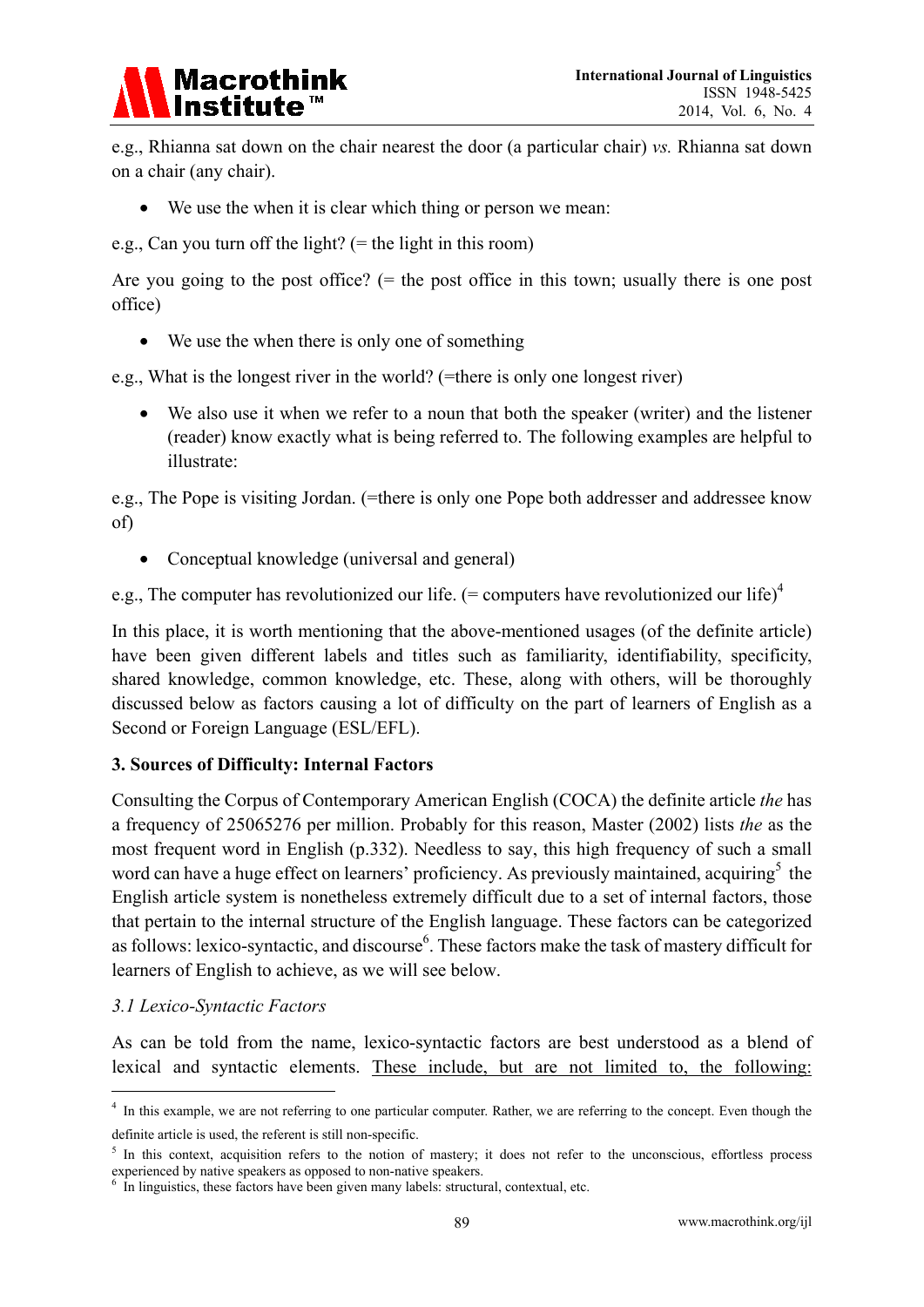# Macrothink<br>Institute™

countability, definiteness, specificity, and many others. Even though countability, by itself, is not as important as other factors, I deem it appropriate to briefly talk about this concept, as it will be frequently mentioned when other factors are discussed.

#### 3.1.1 Countability

The notion of countability is one of the chief factors, causing enormous difficulties among non-native speakers of English. Unfortunately, the concept of countability is not crystal clear for many ESL/EFL learners. Such complexity stems from the lack of distinction between what is countable (also referred to as count) and what is uncountable (as referred to as non-count or mass). On the surface level, the notion of countability seems like an easy concept to grasp, as it is often times understood in the practical sense (i.e., the mathematical sense:  $1+1=2$ ). On the underlying level, the concept of countability is a complex one, as it must be understood in the grammatical sense. That is, nouns that may take the plural form (i.e., *—s*) are countable (such as boys, girls, children, etc.), whereas nouns that may not take the plural form are uncountable (such as mud, money<sup>7</sup>, etc.). The previous distinction is also referred to as individuated/non-individuated distinction. Needless to say, this grammatical/lexical feature is not automatically determined or easily attained. Several attempts, however, have been made to show the difference between count nouns and non-count nouns. One of the first attempts<sup>8</sup> is that of Keith Allan's (1980) Noun Countability Preferences (NCPs). Allan suggested that nouns (or NPs) show countability preferences "as some nouns more often occur in countable NP's, others in uncountable NP's, and still others seem to occur quite freely in both" (p. 566). In simpler terms, nouns can be seen as having two extremes:

- (1) fully countable: (at the one extreme): e.g., boy (=boys)
- (2) strongly countable: e.g., I like *cake* vs. I ate a *cake*. (= a piece of cake)
- (3) weakly countable: e.g., She likes *beer*. (But one can still say 'I would like to have *two beers'*)
- (4) uncountable (at the other extreme): e.g., *Knowledge* is powerful. \*The knowledge is powerful.

Based on Allan's (1980) NCPs, Bond, Ogura, and Ikehara (1994) similarly divided nouns into five major categories. These are as follows:

- (1) fully countable: fully countable nouns have both singular and plural forms and cannot be used with determiners like much, little, etc. e.g., girl  $>$  girls  $>$  \*much  $girl$  \* much girls
- (2) uncountable: uncountable nouns have only plural forms and can be used with much, little, etc. e.g., furniture > much furniture >  $*$  furnitures
- (3) plural only: plural nouns can never be singular. e.g., scissors  $>$  \*scissor

<sup>&</sup>lt;u>.</u> The plural form 'moneys' is often used in a business sense.

<sup>&</sup>lt;sup>8</sup> To the best of my knowledge.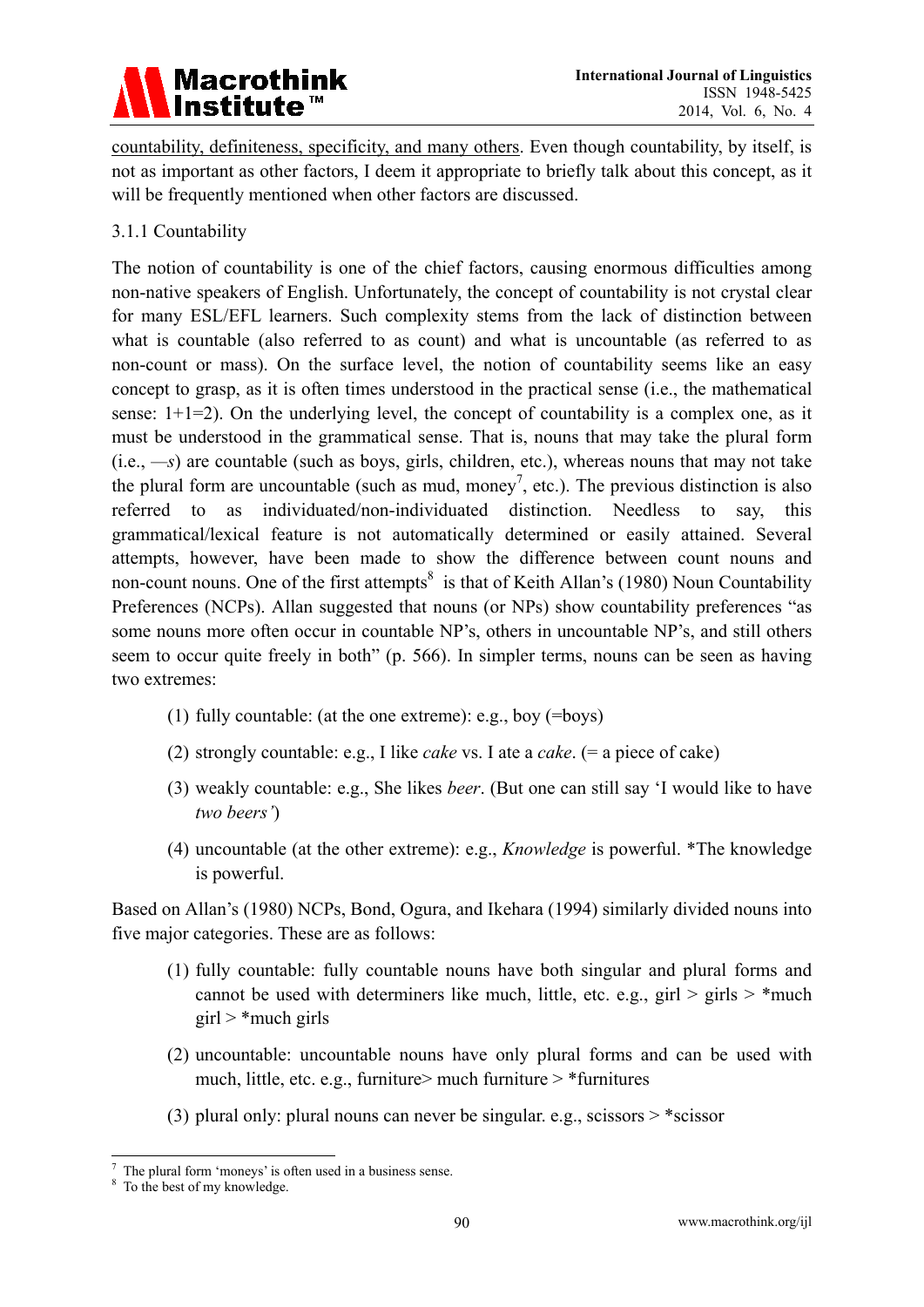

- (4) strongly countable: They can be converted to uncountable. e.g., I like cake and I would like a cake.
- (5) weakly countable: Uncountable nouns that are readily convertible to countable.

e.g., Beer can be harmful to the body. \* The beer can be harmful to the body.

Identifying countability is useful because it helps the learner(s) to figure out the appropriate use(s) of the article system. Nevertheless, it is not sufficient to predict the proper use of articles. For example, English grammar has the so-called zero article often used before uncountable nouns and plurals (such as a1 and a2) and null articles are used before singular countable nouns and proper nouns (such as a3).

- (a1) There was sand everywhere. \*There was the sand everywhere.
- (a2) Pebbles are found on beaches. \*The pebbles are found on beaches.
- (a3) Use of this method implied  $9...$

As seen, grasping the concept of countability can be extremely complex due to the many variables involved. Identifying countability is therefore problematic for most ESL/ EFL learners. It is not apparent when a noun is either fully countable, weakly countable, or uncountable at all. But even if a noun has been determined to be either countable or uncountable, the proper usage of the article system is not guaranteed. This moves us to the second criterion, (discussed below).

3.1.2 Definiteness

-

The notion of definiteness is essential to understanding the proper use of the article system. For our purposes, definiteness refers to a prominent, specific entity. As previously mentioned, the English article system has two types of articles: indefinite articles (i.e., a, an) and definite articles (the). The type of articles (i.e., *the*, *a*, *an*, zero and null) plays a key a role in determining the amount or degree of definiteness of the noun (or NP). To better understand the notion of definiteness, Chesterman's (1991) proposed continuum will be used as follows:

| Most indefinite | Most definite |
|-----------------|---------------|
| zero $(ØI)$     | $-a$ --the--  |
|                 | null $(02)$   |

On the one end of the continuum, the zero article  $(Ø1)$  is the most indefinite article in the article system (Master, 1997, p. 222) because it "remove[s] the boundaries that make nouns discrete" (ibid). Let us compare the following sentences:

(b1) I ate a pizza vs. (b2) I ate pizza.

Obviously, both sentences are indefinite, but they differ in the degree of definiteness. In the

<sup>&</sup>lt;sup>9</sup> Since the null article is often used in scientific writing (such as a3), it can present an additional problem to students.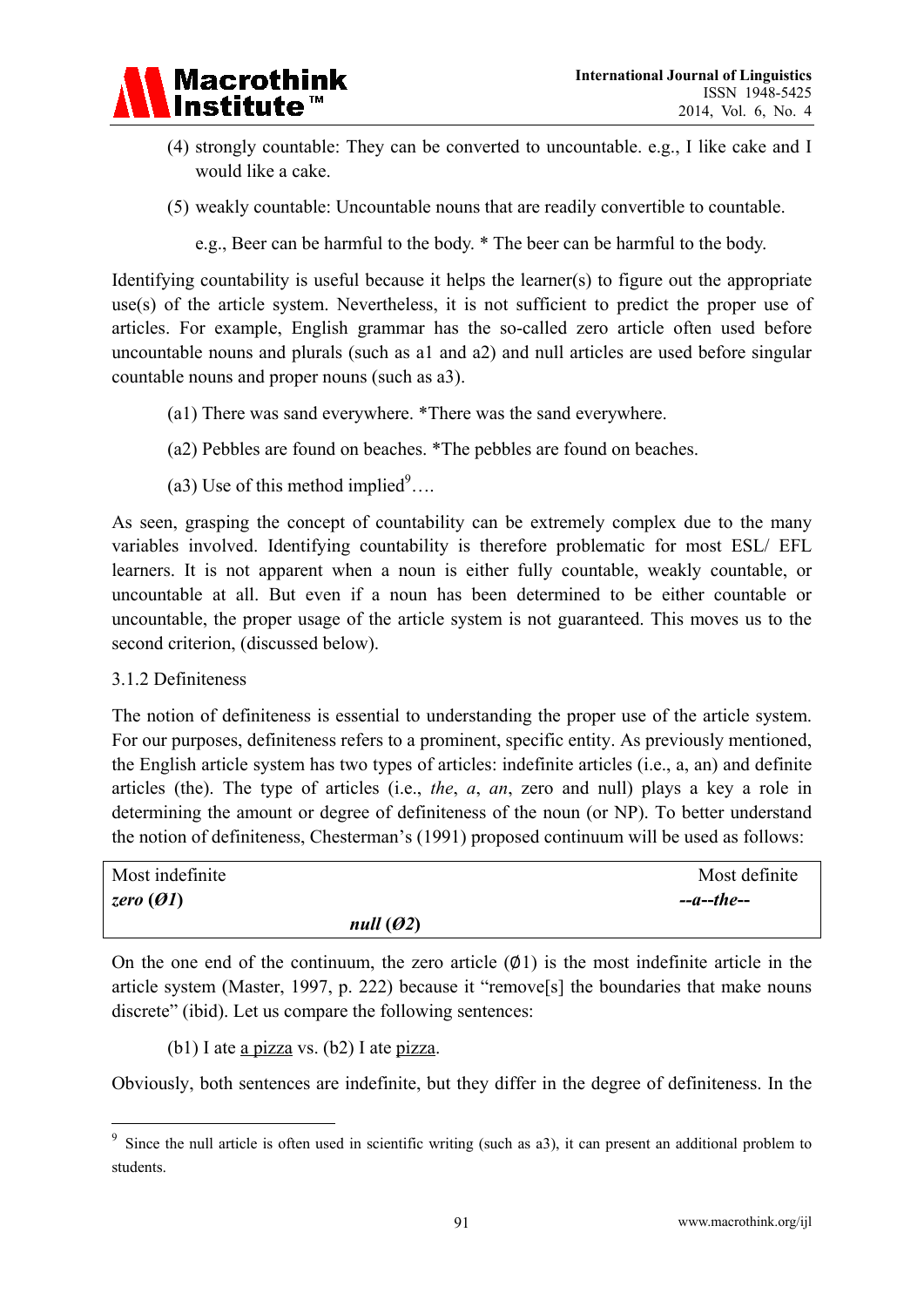### **Macrothink Institute**

first sentence, the message communicated is that I ate one pizza, whereas in the second sentence, it is unclear how much pizza was consumed. Undoubtedly, the use of the zero article in the second sentence removes any boundaries of discreteness and gives a more sense of indefiniteness. Let us examine another set of sentences:

- (1c) The man caught a fish (countable)
- (2c) The man caught fish (uncountable)

In 1c, the word *fish* is used in a countable sense, whereas it is uncountable in 2c. What is important here is the role the use of the zero article has on the countability of the noun (or NP) being referred to. In other words, the use of the zero article before a countable noun transforms it into an uncountable noun as best obvious in 2c.

On the other end of the continuum, the null article  $(\emptyset 2)$  is the most definite form of articles. The definite article is simply not used (omitted) because definiteness can still be internally attained without the addition of article *the*.

(1d) After dinner, I will see a movie

(2d) After the dinner, I will see a movie.

In 1d, the null article is used as it assumed by the speaker that the hearer knows what is being referred to. In other words, 'more' familiarity is assumed between the speaker and the hearer. In 2d, use of the definite article is possible, but it may suggest that the hearer is 'less' familiar with the subject. Such is often rare and usually calls for the use of the null article  $(\emptyset 2)$  unless the context dictates otherwise, e.g., a reference to a special kind of dinner.

The center of continuum has both the indefinite article *a* and the definite article *the*. The indefinite article, as previously mentioned, functions as a remover of discreteness, thereby, achieving more indefiniteness.

(1e) What would you like to have?

Coffee would be great. (uncountable)

(2e) What would you like to have?

A coffee would be great. (countable)

As can be seen, the indefinite article can be said to have the exact opposite function of the zero article. To explain, the zero article  $(Ø1)$  gives the most sense of indefiniteness, whereas the indefinite article gives more definiteness in the noun or NP. The boundary is defined through the use of *a*. It is more likely to be a cup of coffee, not a coffee plant, for example.

The general function of the definite article *the* is "to single out or identify, or to indicate that the speaker either presumes a noun to be singled out and identified for the hearer or instructs the hearer to do so" (Master, 1997, p. 225).

(1f) Mustafa sat down on the chair nearest the door.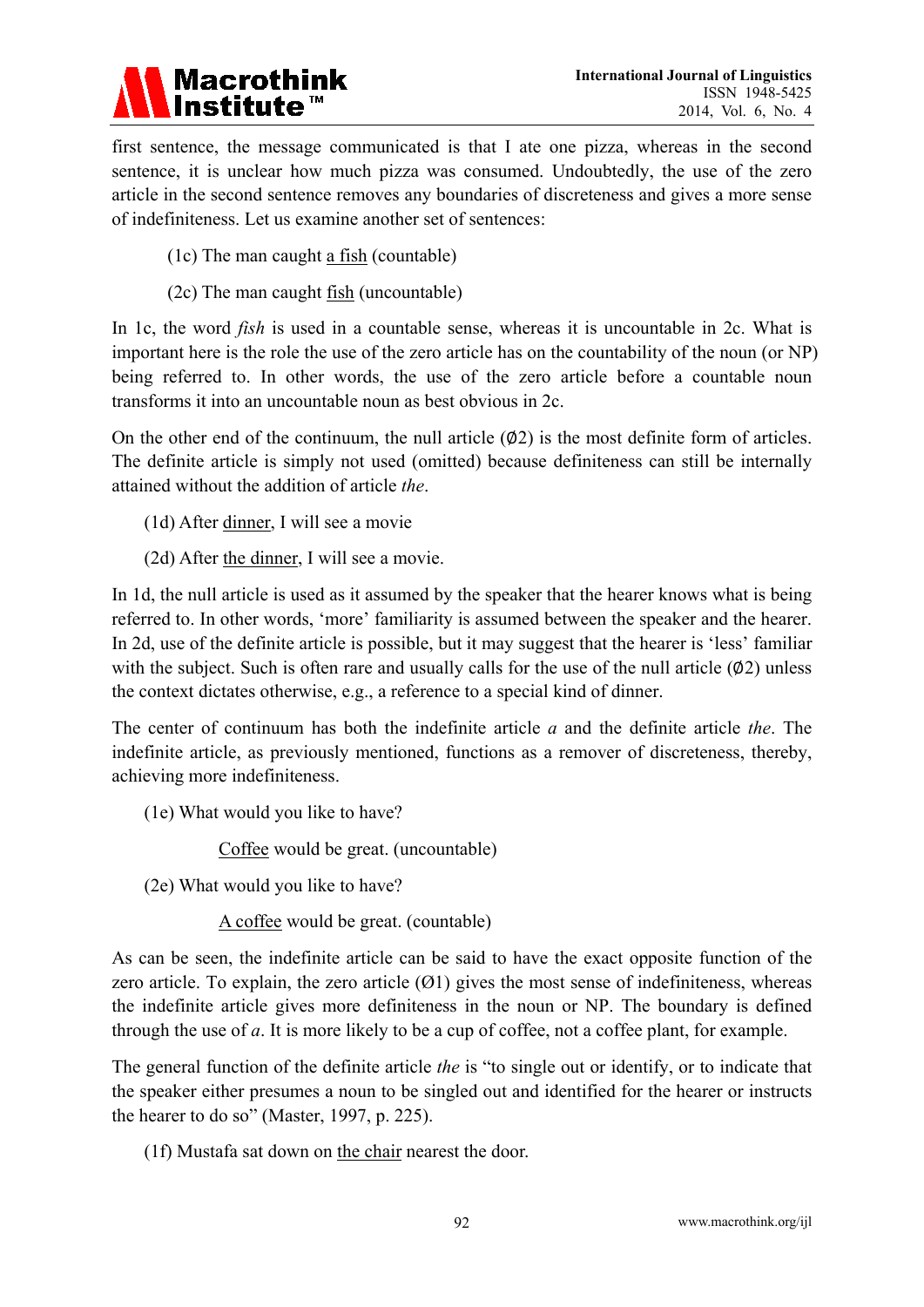

#### (2f) Mustafa sat down on a chair*.*

As obvious as it can be, the use of the definite article in 1f makes clear that the chair referred to is the one closest to the door rather than the window, for example. In 2f, the indefinite article, in contrast, does not identify what chair is being referred to, for example, its location to other chairs or to the door. In this place, it is worth mentioning that familiarity does not seem to as important as it is in examples 1e and 2e. Rather, it is the description provided, i.e., *nearest the door* "with any necessary contextual supplementation should provide (or be regarded as providing) defining information about the referent" (Huddleston, 1984, p. 251)

Needless to say, understanding the concept of definiteness is not an easy one for most ESL learners to attain, at least in their initial stages of learning. In my capacity as a learner of English, I attribute such difficulty to context-related factors (e.g., discourse), which moves us to the next factor adding to the overall difficulty of mastering the English article system.

#### 3.1.3 Specificity

Both indefinite and definite articles can be used to identify the degree of specificity embedded in a noun. Both can be used to indicate specificity and non-specificity. Let us examine the following set of sentences to see how the use of indefinite article suggests both sense of specificity:

- (1g) I purchased a book about history or I purchased a history book.
- (2g) I would like to buy a book.

In 1g, the indefinite article indicates that a specific book was purchased. It is about history rather than sociology, for example. In 2g, the indefinite article does not indicate what type of book and whether it will be purchased. These examples show that the indefinite article can be used to refer to a specific or non-specific referent.

Similarly, the definite article can be used either specifically or non-specifically. I will use the same examples:

- (1h) I purchased the history book.
- (2h) I purchased the book. (*the one we talked about earlier, the one you bought, etc.*)

Using the above logic, 1h signifies that a specific type of book was purchased – history not sociology, for example. In 2h, the book was purchased, but it is not obvious what kind of book it was. However, understanding 2h is totally dependent on contextual cues or shared knowledge between the speaker and the hearer.

Closely related to specificity is the notion of genericness, i.e., generic vs. non-generic uses of articles.

- (1i) A dog chased after me.
- (2i) The English are cold.

The use of the indefinite article in 1i is generic, as it is used to refer to a class of animals with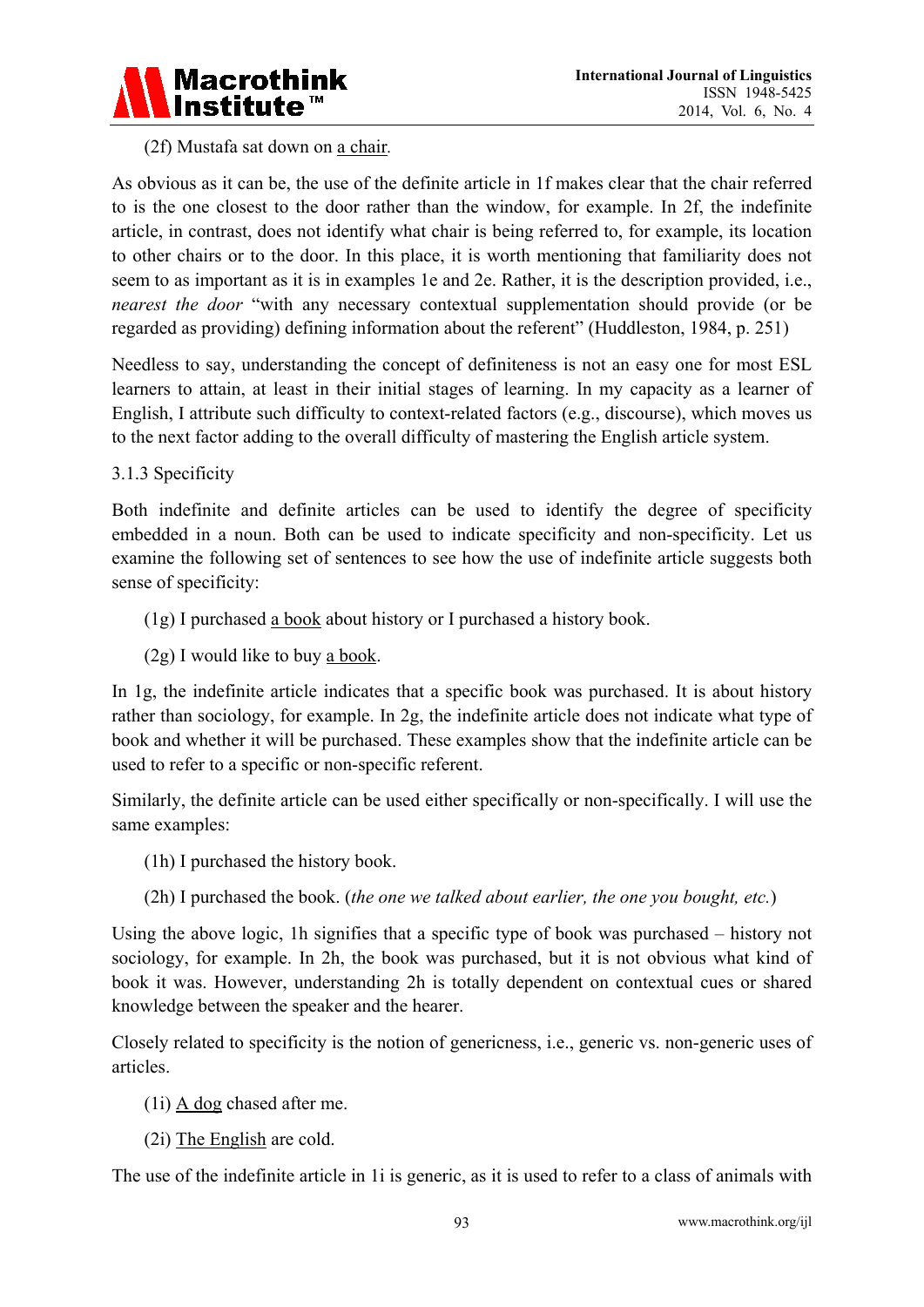

no reference to a specific breed. Likewise, the use of definite article in 2i refers to a class of people with no reference to any specific individuals. But now let us examine the following sentences to see if my stream of thought holds water:

- (1j) A cat is a lovely pet.
- (2j) Cats are lovely pets.
- $(3j)$  The cats are lovely pets.

In 1. the indefinite article is used generically as we are not referring to a specific cat, but more of the class. In 2j, the use of plurality does not change anything; we are still referring to the class. The same can be said of 3j, regardless of both the definite article and the plural morpheme —*s*. Obviously, both definiteness and plurality do not seem to affect the generic references because, as Quirk et al (1985) puts it, "we are thinking of the class without specific reference" (p. 265). Thus, ESL/EFL learners may be confused by the notion of genericness and wonder which sentence is correct when all three of them can be possible/permitted in English.

In addition to the above-mentioned lexical factors, there may be certain syntactic constraints that ESL/EFL learners should also be aware of. Some of these include, but are not limited to the following:

- (1) The definite article must be used with superlative constructions:
	- e.g. Mustafa is the tallest boy in the class.
- (2) The definite article must be used with *same*:

e.g., X and Y cannot be the same.

(3) etc.

#### *3.2 Discourse*

Discourse and discourse-related factors can also play a key role in determining the proper use of the English article system. In this section, I will discuss the following factors: unique identifiability, familiarity and accessibility and others. Some of these factors were briefly introduced in the previous section, but a more detailed account will be provided below.

Discourse is the name given to units of language longer than a single sentence $10$ . In discourse, the use of the definite article, as opposed to indefinite articles, has often been approached from one of the following perspectives: (1) identifiability and (2) familiarity, neither of which seems to be either identifiable or unique for learners of English as discussed below.

3.2.1 Unique Identifiability & Familiarity

Birner and Ward (1994) argue that the most appropriate use of the definite article requires that "the referent of the NP be either familiar within the discourse … or uniquely identifiable

<sup>-</sup> $10$  I will rely exclusively on corpus data to obtain longer stretches of language.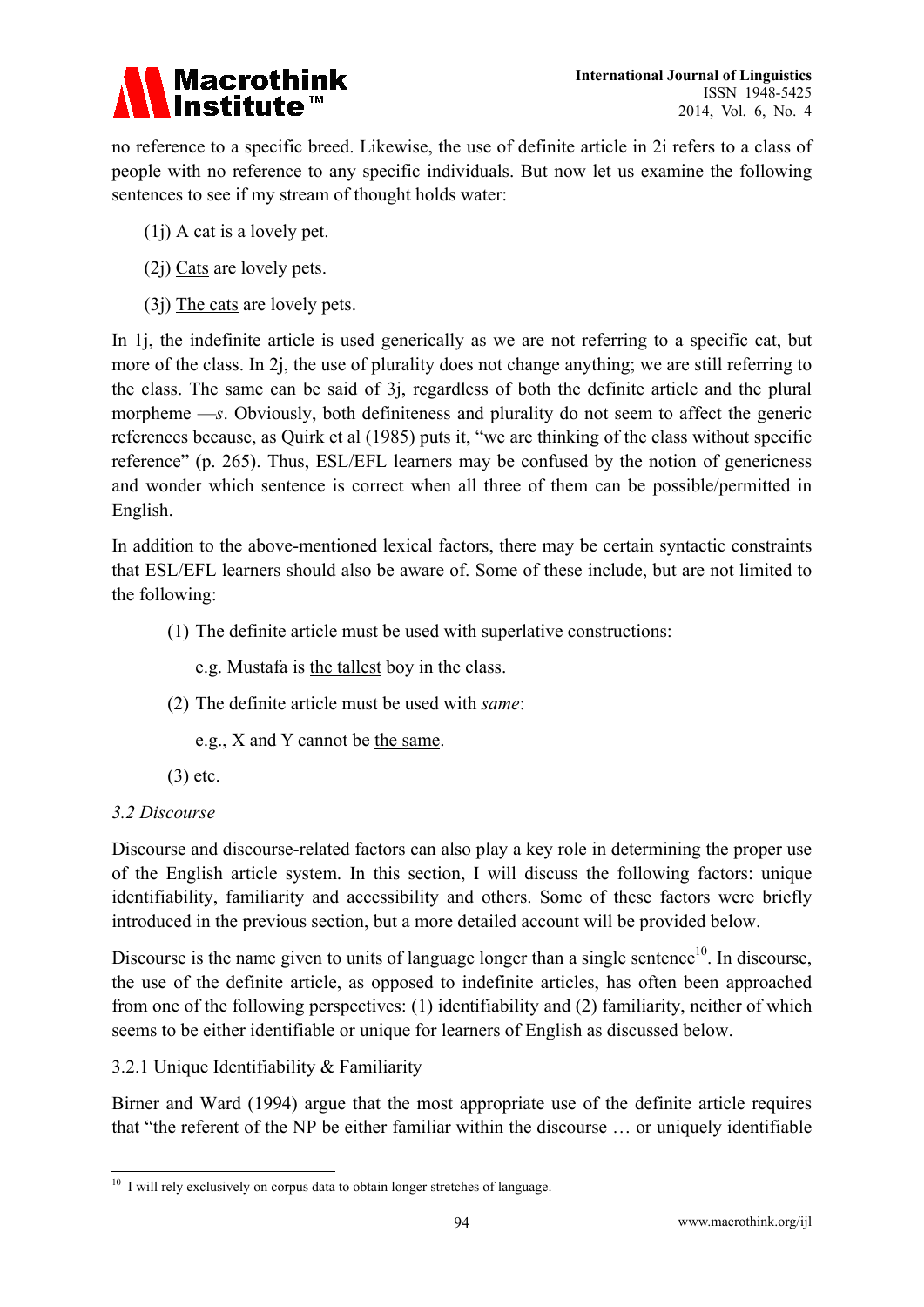

to the hearer" (p. 1). The two notions are interrelated, but can still be argued to be slightly different. On the one hand, a referent becomes identifiable when it is unique. In other words, an identifiable referent is unique when it is "the only entity of that type within the discourse model (Epstein, 2002, p. 336). On the other hand, a referent becomes familiar when it has previously been mentioned in the discourse; albeit, uniqueness is not required. It is unclear whether identifiability can be separated from familiarity "since an entity typically must be familiar in a given discourse in order to be identifiable to the hearer" (Birner and Ward, 1994, p. 1).

Regardless of the differences (if any), both accounts seek to explain definiteness as associated with entities that are uniquely identified and familiar to the hearer. The difficulty stems from being able to fully recognize these two concepts. According to Hawkins (1991), identifiability/familiarity is achieved as follows:

- (1) A referent of NPs can be uniquely identified and made familiar to the hearer(s) when it has previously been mentioned in the discourse. In other words, the referent is a part of the previous discourse. Quirk et al (1985) refers to this as a 'direct anaphoric' reference because the same noun is used in the reference (p. 267). Consider, for example, the following set of sentences:
	- (k1) I saw a man walking down the street. The man was wearing a hat.

The initial mention of *a man* permits the subsequent mention of *the man*. Without the initial mention, the subsequent mention would have been ambiguous, i.e., that it is neither uniquely identified nor familiar.

- (2) A referent of NPs may be uniquely identified and made familiar to the hearer(s) if "it is part of the immediate situation of utterance in which the speaker and the address find themselves (Hawkins, p. 408), eliminating any ambiguity on the part of the hearer(s). Consider the following:
	- (l1) Give me the key.

The sentence above assumes the listener is familiar with the key being referred to and it is uniquely identified in the sense that there is only one key – unless there is another key, which may curb down the degree of uniqueness.

(3) A referent of NPs may also be uniquely identified and made familiar to the hearer(s) due to "the physical location of an utterance ... as the defining point for a 'larger situation set' of entities (Hawkins, p. 408). Consider the following: (m1) "Where are the jobs?" Romney wrote in an open letter to the president on

Thursday running as an ad in the Tampa Bay Times. [COCA]

Due to their physical location, inhabitants of the US can speak of the president irrespective of many presidents elsewhere. The president here refers to the president of the United States, not France, for example.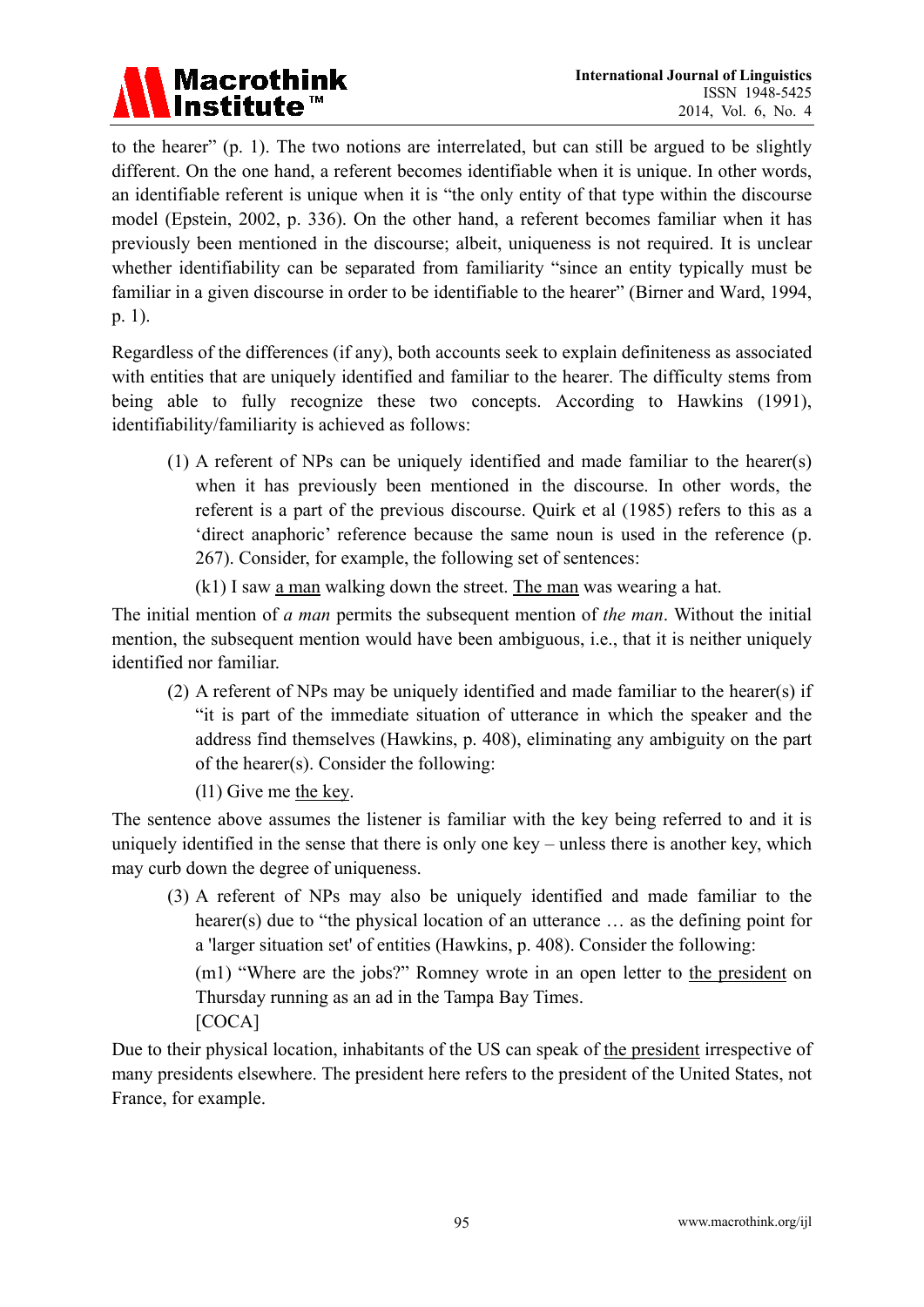

(4) Finally, A referent of NPs may also be uniquely identified and made familiar to the hearer(s) based on "a more general kind of knowledge of associative relationships between entities" (ibid, p. 408). Consider the following:

(n1) If you've visited the Zoo during the summer, you may have had the chance to see the seals do their twice-daily training.

[COCA]

The sentence above assumes that the listener knows that a zoo usually has and is often associated with animals such as the seals. In fact, the indirect anaphoric reference here is greatly established after the topic is introduced. Once the zoo has been introduced, it becomes even more possible to speak of the lions, the camels, etc.

Ironically, neither familiarity is familiar nor unique identifiability is easily identified. Such causes learners of English to wander around and continue to have difficulties with the English article system. For this reason, Epstein (2002) argues that neither unique identifiability nor familiarity is sufficient to identify whether or not a referent is either uniquely identifiable or made familiar to the hearer. He cites the following examples:

"As he circled the Indians, Richard Alexander thought about buying one" (p. 339)

Epstein argues that none of the above-sources (1 through 4) is applicable to the sentence above. He states the use of the definite article *the Indians* is neither uniquely identifiable nor familiar to the listener because they

have not been previously mentioned in their respective contexts (the text in 1b comes from the very beginning of the story), they are not included within the reader's immediate situation of utterance, they do not constitute knowledge shared by people in the same physical location, their existence cannot be predicted or inferred from the co-occurrence of some other entity, and the descriptive content of the NPs themselves are not rich enough to allow readers to identify the referents on that basis alone. (p. 339)

This moves us to the notion of accessibility first introduced by Epstein (2002).

3.2.2 Accessibility

The notion of accessibility is defined as "the degree of activation of information in long or short-term memory. Highly accessible mental entities—those which are most active in consciousness—require less processing effort to be retrieved and implemented than do entities of low accessibility" (Epstein, 2002, p. 344). The definite article is argued to be a marker of accessibility, one that has a low degree of accessibility. Three factors determine the degree of accessibility, which in turn serve as functions of the definite article:

#### *(1) Discourse prominence*

The use of the definite article requires a referent to be a highly prominent entity; that is, an entity that "plays an important part in the broader discourse context" (Epstein, 2002, p. 349). Let us examine the following example: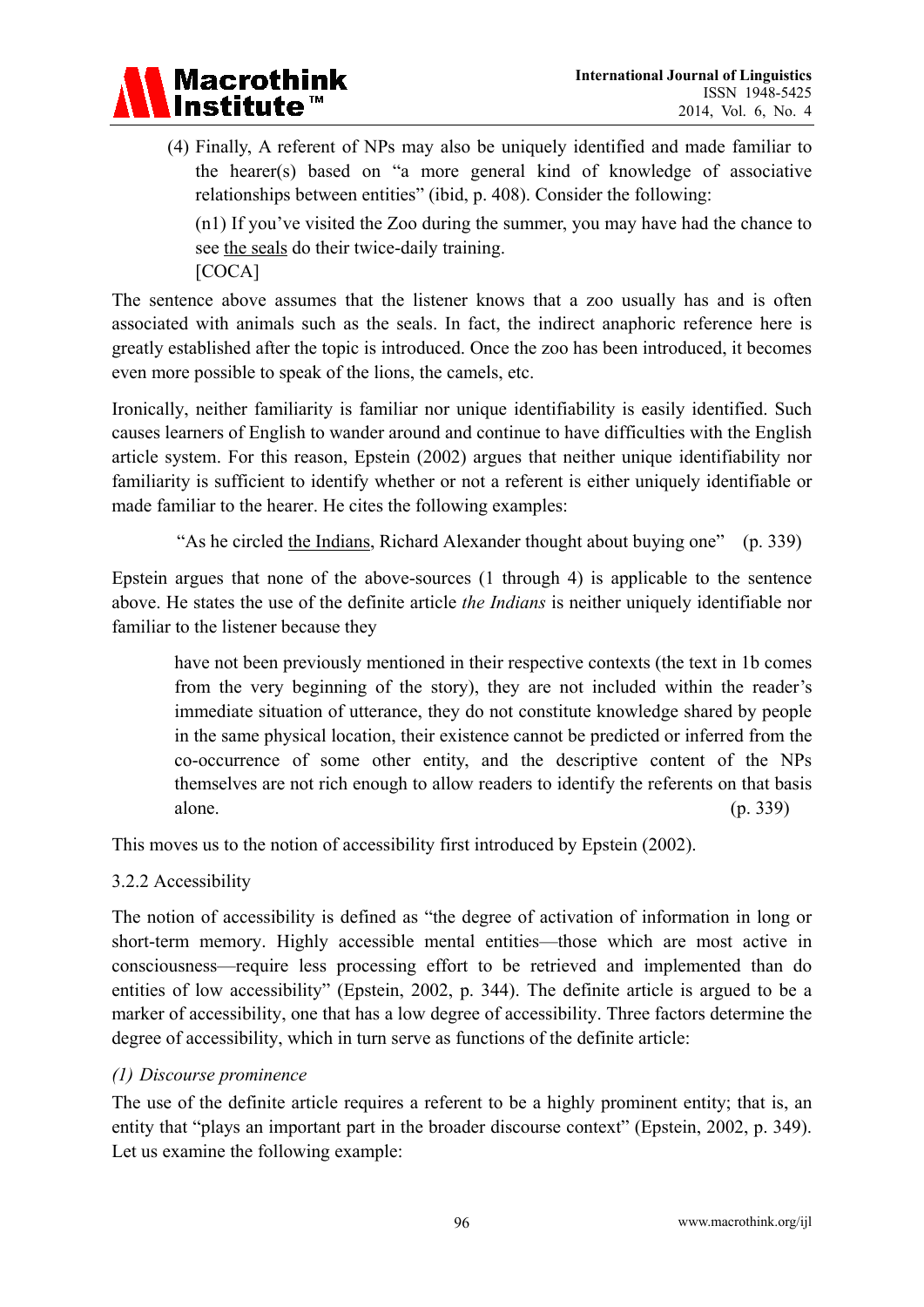

 (1o) The boy studied graphic design and the woman was very well known (the very beginning of a story).

(2o) Did you hear about the murder? What murder? …

The example above illustrates a definite description at the very beginning of a story employed to attract the readers' attention to both the boy and the woman. This description is highly topical, i.e., it signals that they will be topics in the subsequent portion of text. Similarly, the definite article in 2o is preferred over the indefinite article as the speaker intends the murder to be the subsequent topic of the conversation (what murder?). The referents in the examples above are said to be accessible because "addressees interpret them by attempting to link them to other accessible elements (or other retrievable information, more generally) within the evolving discourse configuration" (Epstein, 2002, p. 356). Needless to say, neither familiarity nor identifiability holds water when explaining either 1o or 2o.

#### *(2) Role/value status*

The role or its status may trigger the use of the definite article over the indefinite article. Definite descriptions can be used to signal roles or their values because "they are part of the larger situation set or because they can be inferred from knowledge of a previously evoked frame" (p.360). Let us look at the following sentences:

(1p) The president is vising China. Then, he will return to the States.

(2p) He is heading toward the unknown. (Metaphorically)

In 1p, the definite article is used to access the role of the president of the United States because he is part of the larger situation set. In 2p, the definite article is used to convey the idea that a person may be at risk if he or she has gone against everyone's advice, for example. It is assumed that they are doing the wrong thing based on knowledge of a previously evoked frame. It is not obvious what the unknown is (not uniquely identifiable), but it is still definite.

#### *(3) Point of view shifts*

The final function of the definite article is to signal shifts in point of view. This is often apparent in literary works at the very beginning as to "empathize with, or adopt the viewpoint of, the narrator" (p. 363). An example would be helpful to illustrate:

 *In the late summer of that year we lived in a house in a village that looked across the river and the plain to the mountains.* 

The above is the opening line of Hemingway's opening line of *A Farewell to Arms*. Neither the river nor the plain is identifiable nor are they made familiar to the reader. They are only so to Hemingway himself. However, Epstein argues that the use of the definite article indicates "the narrator's point of view, in addition to portraying an entity as discourse prominent" (p. 363).

In summary, the English article system poses a lot of difficulties on ESL/EFL learners. As we have seen, the internal structure of the article system is extremely complex and thus requires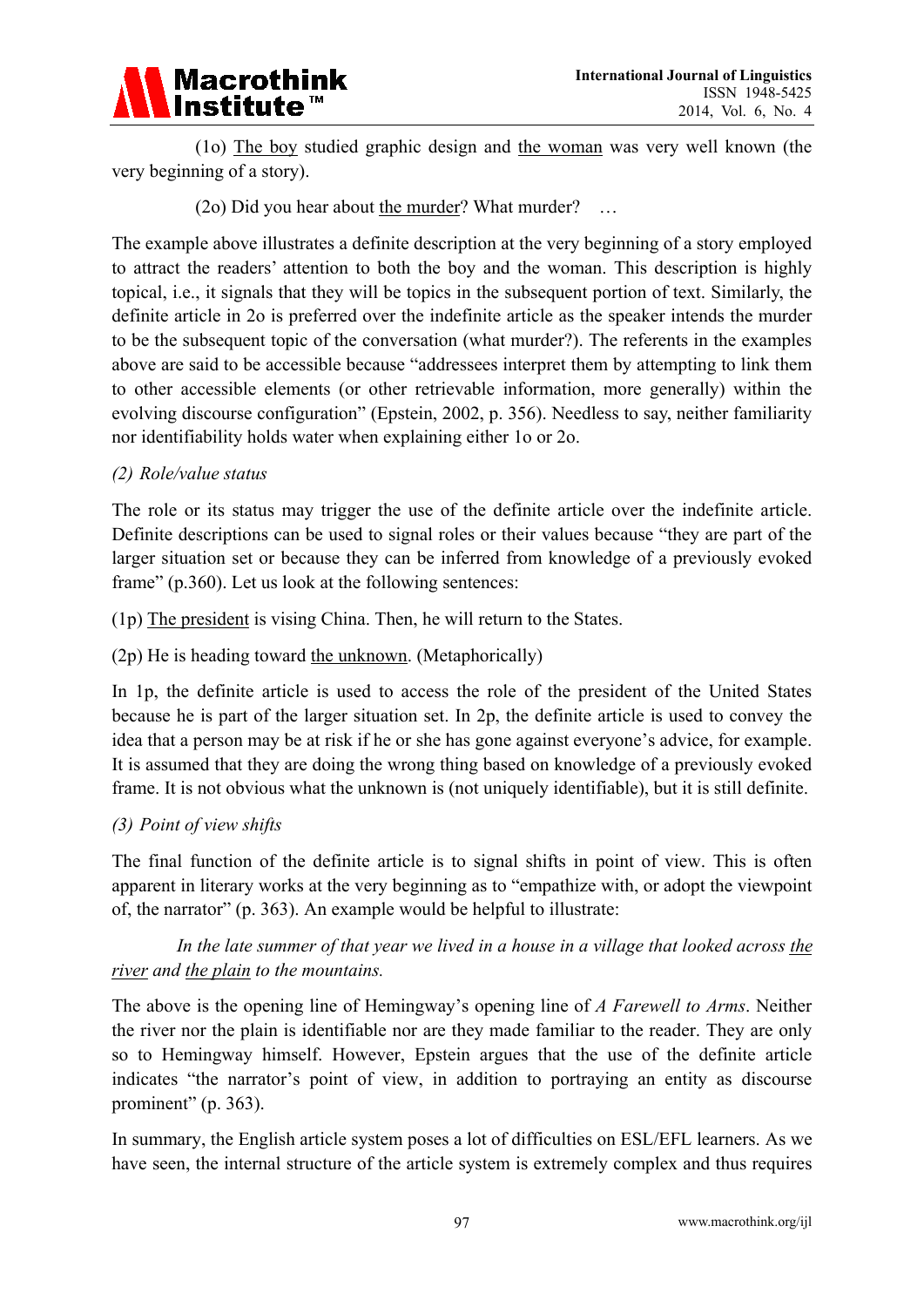

that learners understand and be exceedingly familiar with abstract concepts ranging from lexical choices, syntactic constructions, to discourse constraints.

#### **4. Sources of Difficulty: External Factors**

Learners of ESL/EFL can also be constrained by a set of external factors, those that pertain to their own mother tongue (L2). Leaners' first language can either facilitate (positive transfer) or hinder (negative transfer or interference) the process of learning the English article system due to similarities and differences between L1 and L2. Both languages (L1 and L2) may be similar due to the existence of the article system (e.g., Spanish and English). Other languages may be partially or completely different due to the existence of the article system in L1 and its absence in L2 and vice versa (e.g., Chinese, Arabic, etc.).

#### *4.1 Similar or Semi-Similar Systems*

García Mayo (2008) conducted a study to see whether or not L1 (i.e., Spanish) has any effect on the participant's ability to learn the English article system. Irrespective of the existence of the article system in Spanish (L1) and English (L2), the researcher found that all four non-generic uses of the definite articles presented different levels of difficulty and most importantly it was reported that participants overused the definite article due to heavy transfer from L1 (Spanish) to L2 (English). Such was confirmed by Ionin et al. (2008) who argues "L2 learners whose L1 has articles transfer article semantics from their L1 to their L2" (p. 560). However, having an article does not necessarily guarantee the proper use of the article English system. Let us examine the following sentences:

(1q) She died of cancer vs. Ella murió de cancer (2q) She died of the plague vs. Ella murió de la plaga (3q) \*She died of plague vs. \*Ella murió de el plaga

(Isabelli-García & Slough, 2012, p. 97)

Both English and Spanish do not use the definite article when referring to diseases such as cancer and plague. However, the cultural reference to each disease may be different: English views plague as masculine, whereas the Spanish equivalent is a feminine reference best manifested by the use of the feminine definite article in 2q. The third set of sentences may be acceptable in English<sup>11</sup>, but never in Spanish.

Whereas English and Spanish have indefinite and definite articles, Arabic employs only a system of one definite article (i.e., ال/*al*) and lacks indefinite articles. Thus, Arab learners of English are expected to have more difficulties with indefinite articles. Kharma (1981) investigated the types of errors committed by Arab learners of English. Of all errors committed, the article system was reported to be among the most difficult features of the English language to tackle. Learners had the most difficulty with indefinite articles and least difficulty with the definite article *the*. The least difficulty was attributed to positive transfer because both English and Arabic use the definite article in the same sense (Swan and Smith,

<sup>-</sup> $11$  According to a native speaker of English.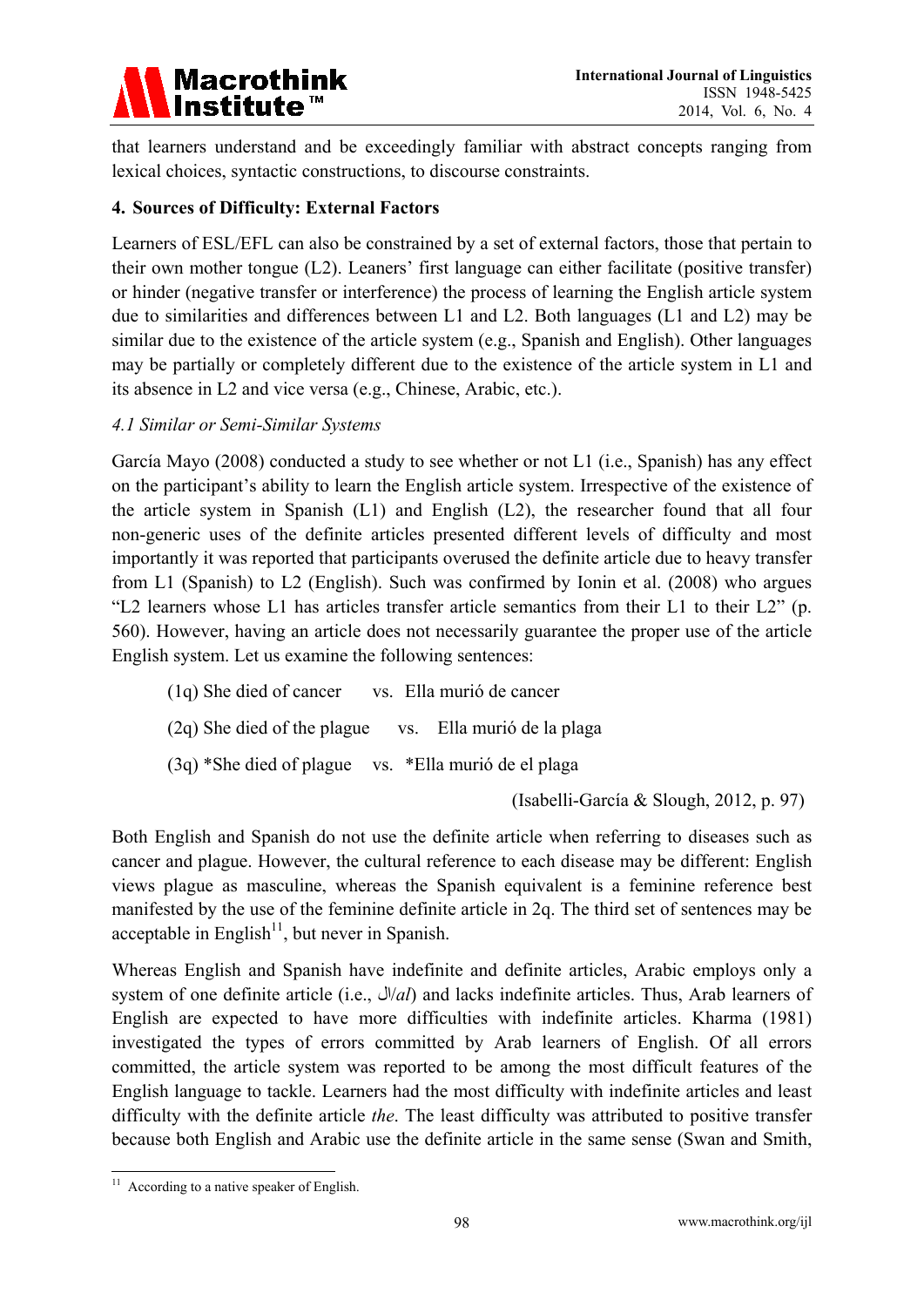

2001). The most difficulty was attributed to negative transfer or differences between English and Arabic. Let us consider the following examples:

(1r) Maya is a girl. (2r) Maya (hiya<sup>12</sup>) <u>bent</u> (Arabic) Maya (is) girl. (Translation) \*Maya is girl.

Due to lack of indefinite articles in Arabic, Arab learners of English are prone to omit the use of the indefinite article *a* as shown above in 2r because of the fact that all words in Arabic are indefinite by default (Schulz, 2004). Let us examine another set:

- (1r) He lived in India.
- (r2) ʕa. ʃa fi al hind (Arabic) *Lived (he) in the India* (translation) \*He lived in the India.

The example above shows how native speakers of Arabic employ the definite articles with proper nouns. While English does not permit the use of definite articles with proper nouns, Arabic, in contrast, mandates its use. Obviously, such choices are heavily influenced by L1 (Arabic), which yields negative transfer in most cases. Other examples of negative transfer may be spotted due to differences between English count/non-count nouns and their equivalents in other languages. For example, a non-count noun in English may be regarded count in Arabic such as *money*. *Information* is never pluralized in English, but it is perfectly correct when pluralized in French (i.e., *Informations*). Thus, identifying countability is problematic for learners whose native languages do not distinguish between count and non-count nouns (e.g., Japanese) or those languages where pluralization is dealt with differently (e.g., French).

#### *4.2 Dissimilar Systems*

Unlike Spanish and Arabic discussed above, Japanese "has no part of speech equivalent of English articles" and such "constitutes one of the greatest problems for the Japanese learner" (Kimizuka, 1967, p. 79). Moreover, Japanese does not distinguish between singular and plural noun forms (Makino & Tsutui, 1984. p440). Similarly, Chamonikolasová and Stašková (2005) analyzed the writing of 30 Czech and Slovak students. Five major error types were detected: grammatical, lexical, lexico-grammatical, text-coherence, and formal errors. Of the grammatical errors, the article system was reported to have the highest frequency (i.e., 23.7%) due to "the absence of articles in the Czech and Slovak grammatical systems" (p. 54). Other languages that have no article systems include, but not are limited to, the following: Latin, Sanskrit, etc.

#### **5. Conclusion**

The English article system has been shown to be an extremely complex subject, imposing enormous difficulties on ESL/EFL learners. Such difficulties stem from a combination of

<sup>-</sup> $12$ The main verb is optional. It can be deleted without affecting the overall meaning of the sentence.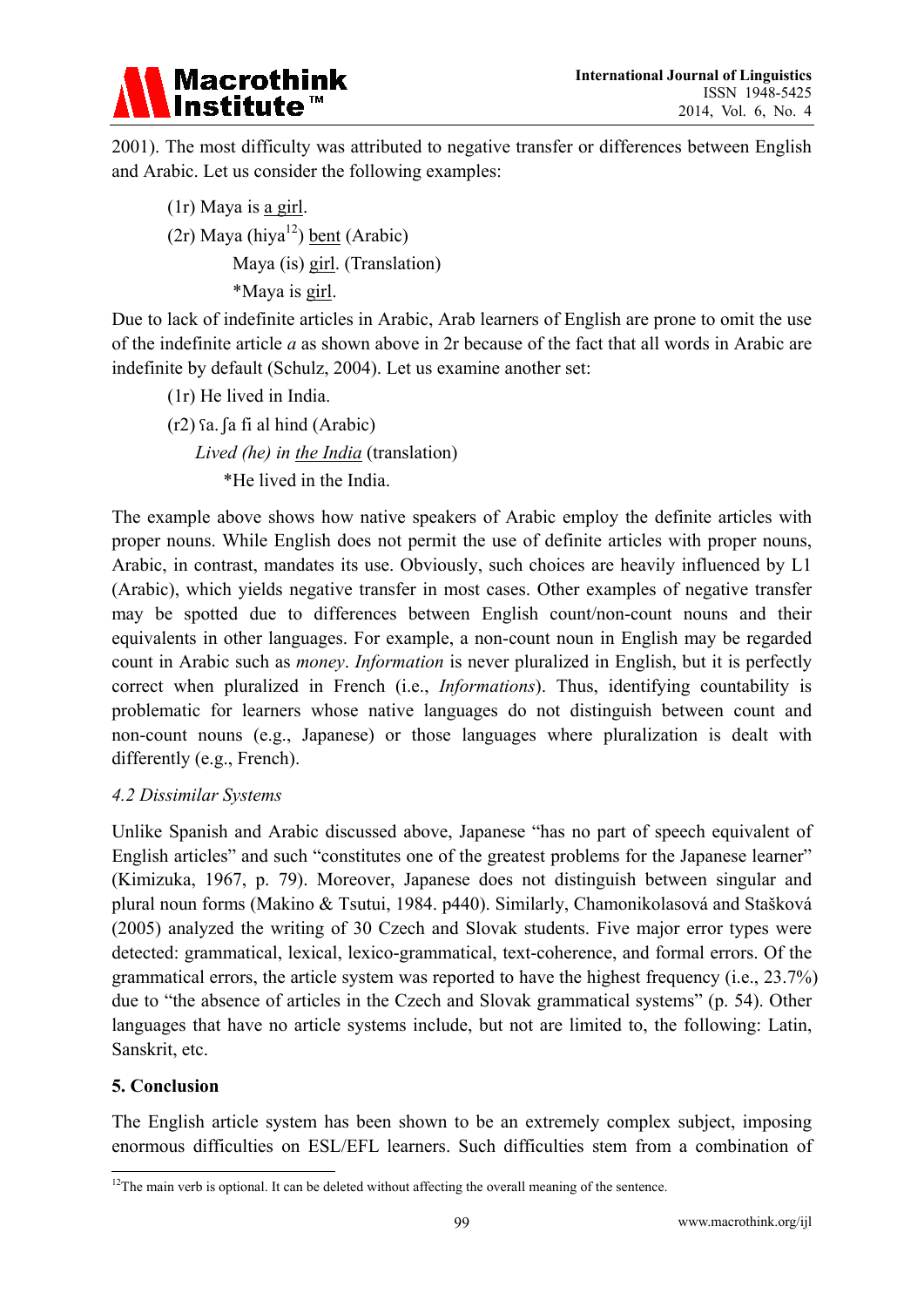

internal and external factors. Internal factors are those that pertain to the structure of the English language. Internal factors can be either lexical, semantic, discourse or all put together. External factors are specific to the learners' first language (L1) such as absence or presence of the article system. Similarities could lead to positive transfer and differences to negative transfer. However, I believe that mastering the English article system, like any other feature of the English language, does not happen overnight. It requires a lot of efforts on the part of the learner. Increasing proficiency leads to mastery.

#### **References**

Allen, K. (1980, September). Nouns and countability. *Language*, *56*(3), 541-567. http://www.jstor.org/stable/414449.

Birner, B., & Ward, G., (1994). Uniqueness, familiarity, and the definite article in English. In Gahl, Susanne et al. (eds.), *Proceedings of the Twentieth Annual Meeting of the Berkeley Linguistics Society*. Berkeley, CA: Berkeley Linguistics Society, 93–102.

Bond, F., Ogura, K., & Ikehara, S., (1994). Countability and number in Japanese-to-English machine translation. In Proc. of the *15th International Conference on Computational Linguistics COLING*, 94, 32–8, Kyoto, Japan. http://dx.doi.org/10.3115/991886.991889

Chamonikolasová, J., & Stašková, J., (2005). Some difficulties facing native speakers of Czech and Slovak in writing in English. *Theory and Practice in English Studies*, *3*, 54-59.

Chesterman, A. (1991). *On definiteness: A study with special reference to English and Finnish.* Cambridge, UK: Cambridge University Press. http://www.jstor.org/stable/415807

Epstein, R. (2002). The definite article, accessibility, and the construction of discourse referents. *Cognitive Linguistics* 12(4), 333–378. http://dx.doi.org/10.1515/cogl.2002.007

Garcia Mayo, M. (2008). The acquisition of four nongeneric uses of the article the by Spanish EFL learners. *System*, *36*(4), 550-565.

Hawkins, J. (1991). On (in)definite articles: Implicatures and (un)grammaticality prediction. *Journal of Linguistics 27*, 405– 442. http://dx.doi.org/10.1017/S0022226700012731

Hewson, J. (1972) *Article and noun in English*. The Hague: Mouton.

Huddleston, R. (1984), *Introduction to the grammar of English*, Cambridge: Cambridge University Press. http://dx.doi.org/10.1017/CBO9781139165785

Ionin, T., Zubizarreta, M., & Maldonado, S. (2008). Sources of linguistic knowledge in the second language acquisition of English articles. *Lingua, 118*, 554-576. http://dx.doi.org/10.1016/j.lingua.2006.11.012

Isabelli-Garcia, C., & Slough, R., (2012). Acquisition of the non-generic definite article by Spanish learners of English as a foreign language. *OnOmázein, 25*(1), 95-105

Kharma, N. (1981). Analysis of the errors committed by Arab university students in the use of the English definite/indefinite articles. *International Review of Applied Linguistics in*